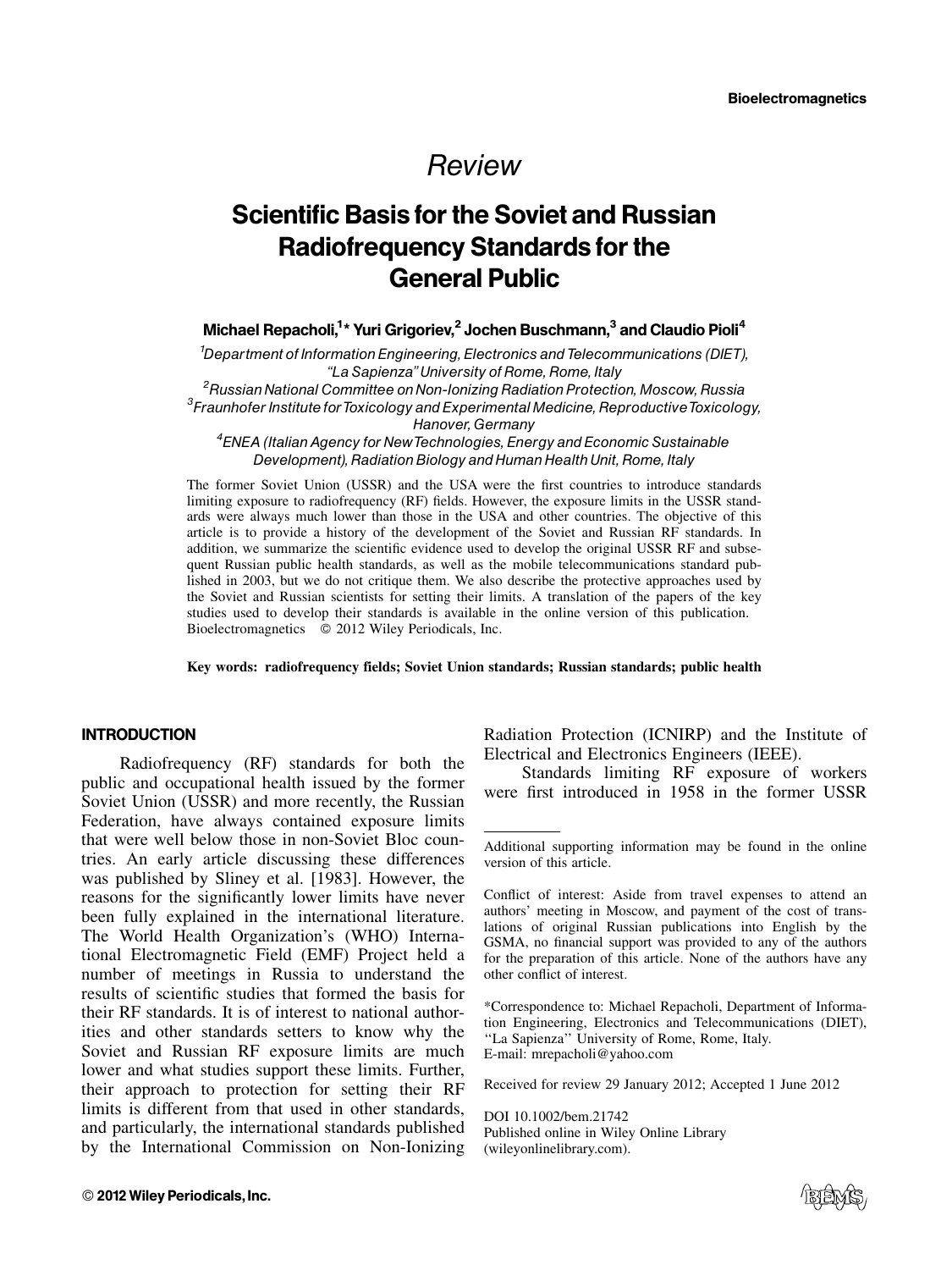and public exposure standards came much later. In the 1970s, the USSR's Ministry of Health, Council of Ministers, Military Medical Academy, and the Aerospace Institute of the Ministry of Defense (Moscow) funded research for some 15 years to investigate the effects of EMF exposure on human health [Grigoriev et al., 2003a]. The results of these studies, specifically those commissioned by the USSR Ministry of Health, formed the scientific basis for the first general public RF standard published in 1978 [USSR Ministry of Health, 1978]. Some of these studies were published in the Russian scientific literature but many were unpublished reports archived in Moscow, Leningrad (now St. Petersburg), Kharkov, and Kiev.

Professor Y. Grigoriev was a member of the original Soviet committee drafting RF standards and is currently the Chair of the Russian National Committee on Non-Ionizing Radiation Protection, which makes recommendations to the Ministry of Health on RF and extremely low frequency (ELF) field standards, as well as standards on individual devices such as mobile phones. Grigoriev et al. [2003b] have indicated that while the results of many other studies were considered, such as those on mechanisms, effects of acute and chronic exposure of animals, and effects on volunteers and workers, some of the most important studies providing the basis for the RF exposure limits were immunological studies [Dronov and Kiritseva, 1971; Vinogradov and Dumanski, 1974, 1975; Shandala and Vinogradov, 1982; Shandala et al., 1985; Varetski et al., 1985; Vinogradov et al., 1985, 1987, 1991; Vinogradov and Naumenko, 1986].

The purpose of this article is to provide a history of the development of Soviet and Russian standards. We summarize the scientific evidence used to develop the original USSR occupational RF exposure limits and subsequent Russian public health standards, as well as the more recent mobile phone standard published in 2003 [Russian Standard, 2003], but our objective is not to critique them. We also describe the philosophy of protection used by the Soviet and Russian scientists for setting their limits and make a general comparison of them with the international RF standards. Only a few studies underpinning Soviet and Russian standards have been published outside the USSR since most were not freely available at the time.

# **METHODS**

We were provided with the original publications (in Russian) of the most important immunological studies used to develop limits in the Soviet and Russian RF standards. These were translated so the scientific results could be summarized. In addition, a number of other reviews of early Soviet and Russian studies and standards were examined for insights related to our objectives.

A meeting of co-authors of this article was held in Moscow in September 2011 to discuss the details of these Soviet-era and more recent studies with Russian colleagues involved in the research and to prepare the first draft with the help of Russian colleagues.

# RESULTS

# **Translation**

The key articles were translated by a scientific expert in the area and are summarized in Table 1. The fully translated articles are also available in the online version of this publication.

## Responsibility for Setting Standards

In 1958, the USSR Ministry of Health approved the first RF standard and subsequently issued more than 30 separate standards on 50 Hz, EMF in general, RF fields, and EMF-emitting devices such as airport and meteorological radars, video display terminals (VDTs), and others. After the breakup of the Soviet Union, responsibility for issuing standards for the Russian Federation was assigned to the Federal Service for the Control of Compliance of Consumer Rights and Human Welfare (Rospotrebnadzor) and its Chief Health Physician. However, in July 2011, a Russian federal law was passed that transferred responsibility for issuing ''sanitary-epidemiological regulations and norms'' (SanPiN) to the Ministry of Health and Social Development (Minzdravsotsrazvitia). This was enacted to fulfill requirements for accession of the Russian Federation to the World Trade Organization (WTO) and to harmonize Russian standards with international standards. The objective of the Working Group formed by the Ministry of Health and Social Development under this law is to develop health standards that are in accordance with international standards, recommendations, and other documents of international organizations.

The Russian National Committee on Non-Ionizing Radiation Protection (RNCNIRP) was created in 1997 by the Russian Academy of Medical Sciences (RAMS) within the framework of the Russian Scientific Commission on Radiation Protection (RSCRP); RSCRP acts as the chair of RNCNIRP. The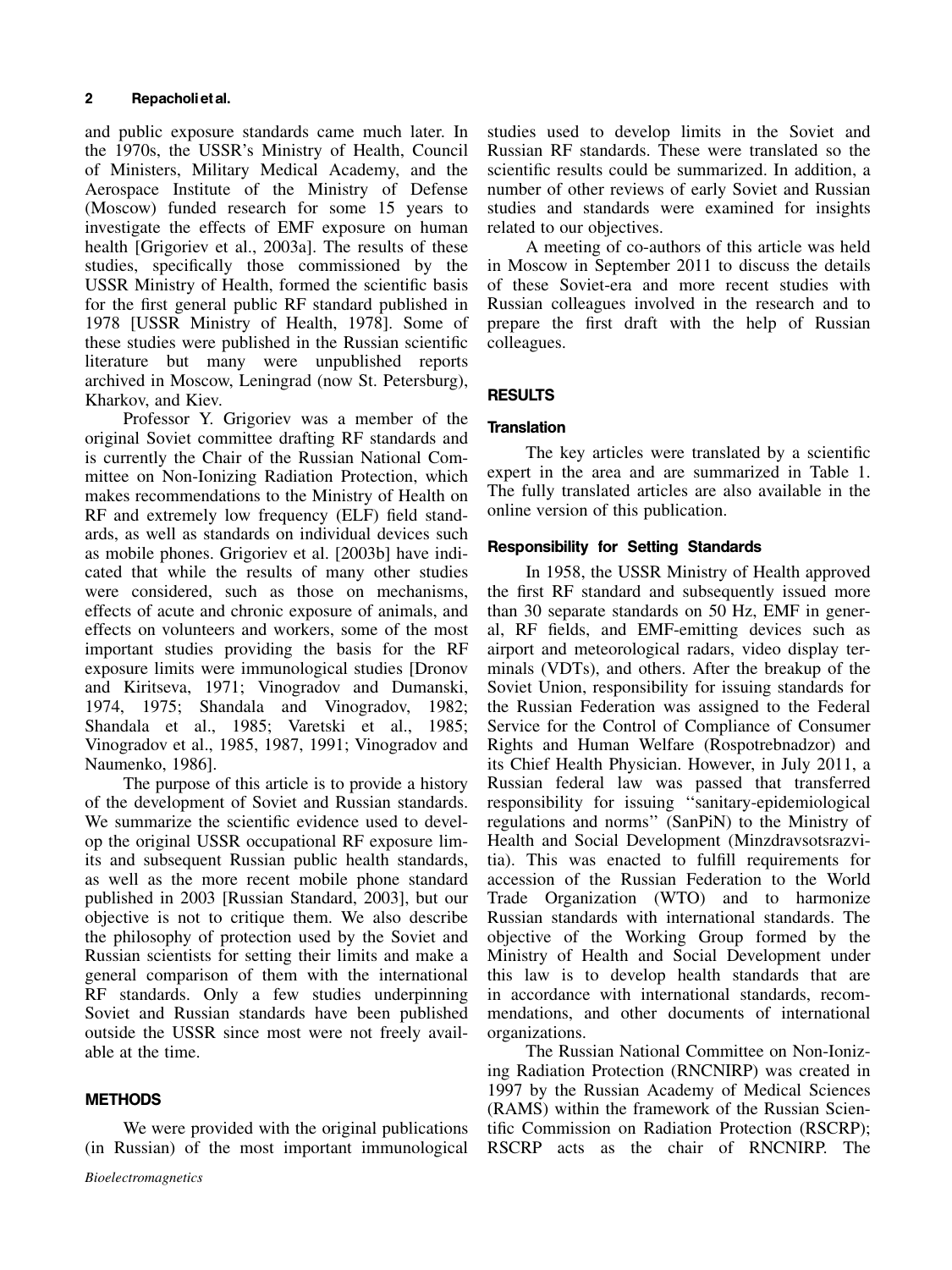| Refs.                             | Animals                             | Exposure conditions                                                                                                                                                                                          | Results                                                                                                                                                                                                                                                                                                                                                                                             |
|-----------------------------------|-------------------------------------|--------------------------------------------------------------------------------------------------------------------------------------------------------------------------------------------------------------|-----------------------------------------------------------------------------------------------------------------------------------------------------------------------------------------------------------------------------------------------------------------------------------------------------------------------------------------------------------------------------------------------------|
| Dronov and Kiritseva<br>[1971]    | Rabbits                             | UHF 4 h/day, 4 months,<br>15 rabbits exp. to 50 $\mu$ W/cm <sup>2</sup> ,<br>5-10 $μW/cm2$                                                                                                                   | Decreased IgG antibody formation from<br>50 $\mu$ W/cm <sup>2</sup> but not from 10 $\mu$ W/cm <sup>2</sup><br>exposure                                                                                                                                                                                                                                                                             |
| Vinogradov and Dumanski<br>[1974] | Guinea pigs, white<br>rats          | UHF 5 h/day to 50 $\mu$ W/cm <sup>2</sup> for<br>14 days                                                                                                                                                     | 50 $\mu$ W/cm <sup>2</sup> exposure changes brain<br>tissue antigen composition so they<br>become immunologically foreign                                                                                                                                                                                                                                                                           |
| Vinogradov and Dumanski<br>[1975] | Guinea pigs, white<br>rats, rabbits | UHF 6 h/day to 50 $\mu$ W/cm <sup>2</sup> for<br>1 month                                                                                                                                                     | Sera from 50 $\mu$ W/cm <sup>2</sup> exp. animals<br>suppresses phagocytosis capacity of<br>neutrophilic leucocytes of live animals                                                                                                                                                                                                                                                                 |
| Shandala and Vinogradov<br>[1982] | White rats                          | UHF 7 h/day to 500 $\mu$ W/cm <sup>2</sup> ,<br>20 days (whole of pregnancy)                                                                                                                                 | 500 $\mu$ W/cm <sup>2</sup> exp. induces circulating<br>antibodies in mother against fetal tissue                                                                                                                                                                                                                                                                                                   |
| Shandala et al. [1983]            | Mature CBA mice<br>and white rats   | 2375 MHz. Rats for 7 h/day to<br>1 or 5 $\mu$ W/cm <sup>2</sup> for 3 months or<br>10, 50 or 500 $\mu$ W/cm <sup>2</sup> for<br>1 month. Mice to 1 h/day for<br>1 month to 0.1 or 10 $\mu$ W/cm <sup>2</sup> | 500 $\mu$ W/cm <sup>2</sup> exp. permanently reduced<br>PHA stimulation of rat lymphocytes;<br>50 $\mu$ W/cm <sup>2</sup> , a temporary reduction;<br>and 10 $\mu$ W/cm <sup>2</sup> , a smaller temporary<br>reduction. Low intensities $(1.5 \mu W)$<br>$\text{cm}^2$ over 3 months) had no such effects.<br>Mice exp. to 0.1 or 10 $\mu$ W/cm <sup>2</sup> showed<br>minor immune system effects |
| Shandala et al. [1985]            | Pregnant white rats                 | UHF 500, 50 or 10 $\mu$ W/cm <sup>2</sup> ,<br>7 h/day for 30 days                                                                                                                                           | Injection of sera from 500 $\mu$ W/cm <sup>2</sup><br>exposed rats into pregnant rats causes<br>anti-brain antibodies and post-implan-<br>tation loss of offspring. 50 $\mu$ W/cm <sup>2</sup><br>exposure causes no effect on offspring                                                                                                                                                            |
| Vinogradov and<br>Naumenko [1986] | Wistar rats                         | 2375 MHz, 500 $\mu$ W/cm <sup>2</sup> ,<br>7 h/day for 15 days                                                                                                                                               | Exposure causes anti-brain antibodies,<br>and altered brain tissue rendering them<br>immunogenic. Also, increased reticulo-<br>endothelial and plasma cells in bone<br>marrow and spleen and decreased small<br>lymphocytes in bone marrow                                                                                                                                                          |
| Vinogradov et al. [1991]          | Female Fisher rats                  | 2375 MHz, 500 $\mu$ W/cm <sup>2</sup> ,<br>7 h/day for 15 days                                                                                                                                               | Exposure reduced mitogen-induced<br>(PHA, Con-A) proliferation and<br>induced autoantibodies to brain tissue<br>antigens. Cells injected from exposed<br>animals "led to analogous conditions"<br>in normal recipient rats                                                                                                                                                                          |

TABLE 1. Summary of USSR and Russian Immunological Studies

RNCNIRP includes 40 specialists, 38 of whom are qualified scientists, and 2 are representatives from the Ministry of Health. This is an independent scientific committee that has no financial support except by the committee member's own institution. The Ministry of Health considers the recommendations of the RNCNIRP when setting standards.

#### Basis for Public Health Standards

While the USSR and Russian standards were based on many areas of research, the immunology studies were viewed by the standards committees as providing the most consistent results and so were important for setting exposure limits. More details of key studies used to develop RF exposure limits are given in Grigoriev et al. [2003c]. We summarize the most important of these studies and their results in Table 1.

Dronov and Kiritseva [1971] conducted one of the earliest studies contributing to the exposure limits in the RF standards. They exposed 15 rabbits to 50  $\mu$ W/cm<sup>2</sup> and 5 rabbits to 10  $\mu$ W/cm<sup>2</sup> ultra high frequency (UHF) fields (no frequency given) for 4 h/day for 4 months. The 15 animals exposed to 50  $\mu$ W/cm<sup>2</sup> were divided into 3 groups of 5 animals each: the 1st group was sensitized (injected with an antigen) during exposure, the 2nd group was sensitized before exposure, and the 3rd group was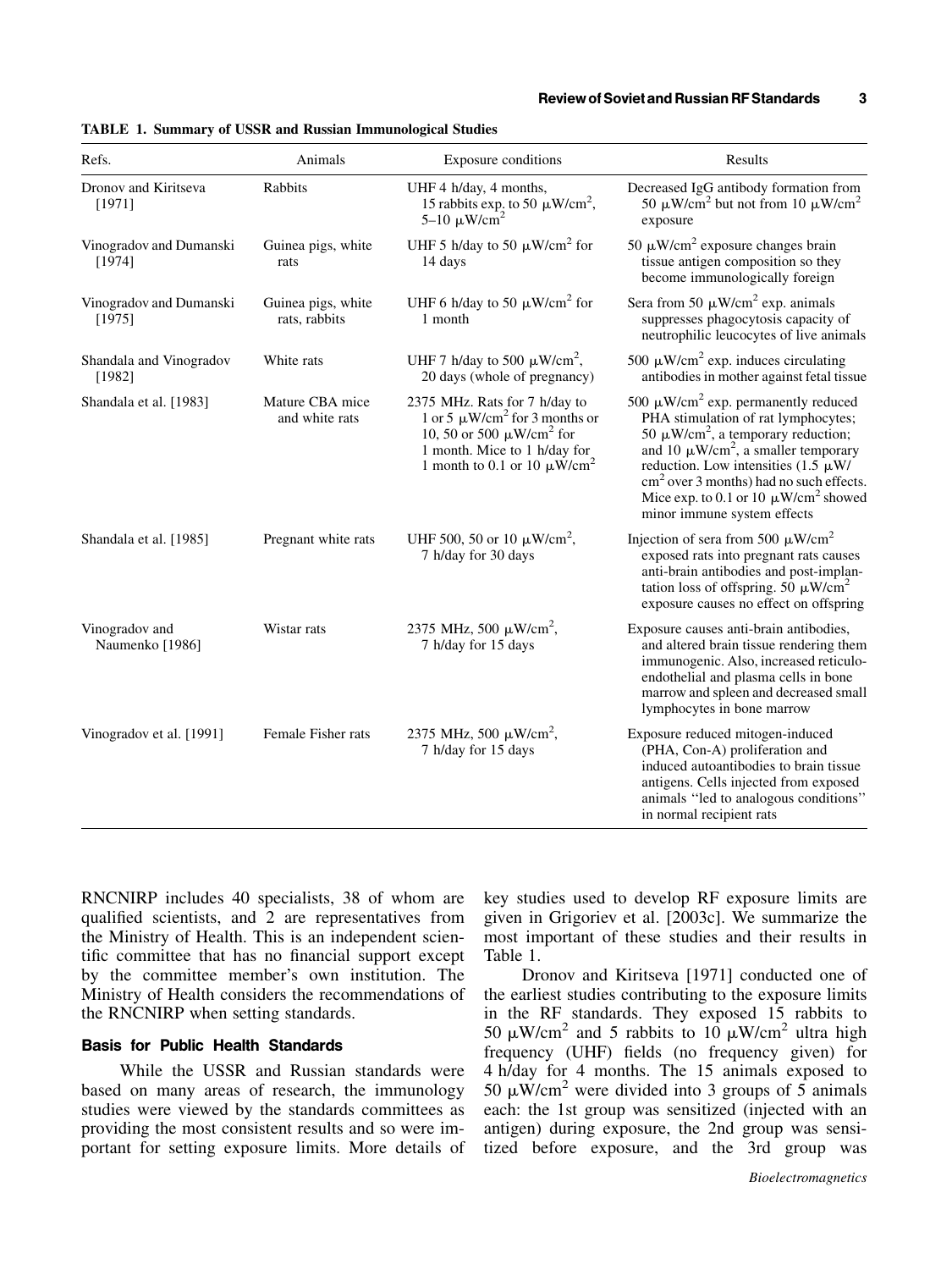sensitized after exposure. The 10  $\mu$ W/cm<sup>2</sup> group was sensitized during exposure. Immunological changes were assessed using the agglutination reaction, reaction to indirect hemagglutination, and differential determination of macro- and micro-globulin antibodies with a sedimentation constant of 19S (immunoglobulin M; IgM) and 7S (immunoglobulin G; IgG), respectively. The authors reported that 50  $\mu$ W/cm<sup>2</sup> caused a decreased antibody response only when exposure occurred prior to or during sensitization, and no effect was produced from the 10  $\mu$ W/cm<sup>2</sup> exposure.

Vinogradov and Dumanski [1974] exposed Guinea pigs and white rats (no strain mentioned but probably Wistar rats since they were used in subsequent studies) to UHF fields (no frequency given) at  $50 \mu W/cm^2$  for 5 h/day for 14 days and reported alterations to the structure and/or expression of tissue antigens using the method of anaphylaxis with desensitization. Animals injected with normal brain tissue antigens were not completely desensitized by tissue antigens from exposed animals and vice versa. The authors concluded that RF exposure could induce the expression of antigens not normally expressed in brain tissues and/or alter the antigen structure of normally expressed antigens. In a followup study, Vinogradov and Dumanski [1975] reported exposure to UHF  $(50 \mu W/cm^2)$  induced autoantibodies reacting with brain tissue antigens in Guinea pigs, white Wistar rats, and rabbits. Autoimmune reactions were determined using the complement binding reaction and plaque-forming cell techniques, which revealed the presence of antigen-specific antibodies and antigen-specific antibody-producing cells, respectively. Moreover, leukocytes from UHF-exposed Guinea pigs showed a reduced serum-mediated phagocytic activity.

Shandala and Vinogradov [1982] exposed 11 pregnant white Wistar rats to UHF fields (500  $\mu$ W/cm<sup>2</sup>, 7 h/day for 30 days) and reported an increased response to fetal liver antigens in terms of both frequency of antibody-producing lymphocytes in blood and autoantibodies in serum, compared to 11 unexposed controls. Lymphocytes from exposed pregnant rats also showed a reduced mitogen-stimulated cell proliferation compared to controls. When sera were injected into pregnant rats (10 exposed and 10 controls) ''to evaluate the pathological meaning of the autoantibodies,'' sera from exposed rats increased embryo lethality during pregnancy and higher offspring mortality at around 1 month of age.

Shandala et al. [1983] exposed CBA mice and Wistar rats to 2375 MHz (7 h/day). When mice were exposed to 0.1 or 10  $\mu$ W/cm<sup>2</sup>, spontaneous and

mitogen-stimulated (PHA) cell proliferation increased, which persisted for 30 days after the last exposure. When rats were exposed for 3 months to 1 or 5  $\mu$ W/cm<sup>2</sup>, or for 1 month to 10, 50, and 500  $\mu$ W/cm<sup>2</sup>, there was a decrease in the proliferative response to PHA, which was still evident 3 months post-exposure. No effects were observed in rats exposed to 10 and 50  $\mu$ W/cm<sup>2</sup>. The authors concluded that RF exposure induced important changes in T-cell immunity.

Vinogradov et al. [1985] exposed white Wistar rats for 30 days to 10, 50, and 500  $\mu$ W/cm<sup>2</sup> (no frequency given, probably UHF, 2375 MHz) and a sham-exposed group was used as controls. Induction of autoantibodies toward brain tissue antigens (brain extracts) was evaluated with the complement binding/ fixation assay and pathological effects were assessed by injecting autoantibody-containing sera into pregnant animals. Electrophoresis patterns of sera immunoglobulin were also evaluated. Exposure to 50 and 500  $\mu$ W/cm<sup>2</sup> induced autoantibodies to brain tissue antigens as revealed by indirect degranulation of basophiles and complement fixation assays. No effects were induced from exposure to 10  $\mu$ W/cm<sup>2</sup>. Exposure to 50 and 500  $\mu$ W/cm<sup>2</sup> also decreased cell proliferation (blast formation). Sera from exposed (or sham-exposed) rats were injected into pregnant rats to verify whether the presence of the autoantibodies was pathological. Sera from rats exposed to 500  $\mu$ W/cm<sup>2</sup> increased post-implantation loss and decreased the number, body mass and length of the newborns. Analyses of soft tissues from the fetuses revealed the presence of hemorrhages in the subcutaneous tissue, peritoneal cavity, liver, and brain. The authors also reported that exposure to 500  $\mu$ W/cm<sup>2</sup> (but not 10  $\mu \text{W/cm}^2$  or 50  $\mu \text{W/cm}^2$ ) led to alterations in immunoglobulin electrophoresis, with the appearance of a new peak similar to that of class A antibodies, and concluded that it caused strong changes in physico-chemical and immunological properties of serum humoral factors. The authors concluded that such changes might render proteins naturally produced in the body as immunologically ''foreign'' and stimulate autoimmune responses.

Shandala et al. [1985] exposed female Wistar rats to UHF fields (probably 2375 MHz since this was reported in a previous study) at 50 and 500  $\mu$ W/cm<sup>2</sup> for 7 h/day for 30 days. They investigated the induction of autoantibodies and found that these exposures induced the formation of autoantibodies to brain tissue extracts using the basophil degranulation technique. The authors then investigated the immunogenicity of brain extracts from exposed animals by injecting these extracts into normal animals. Their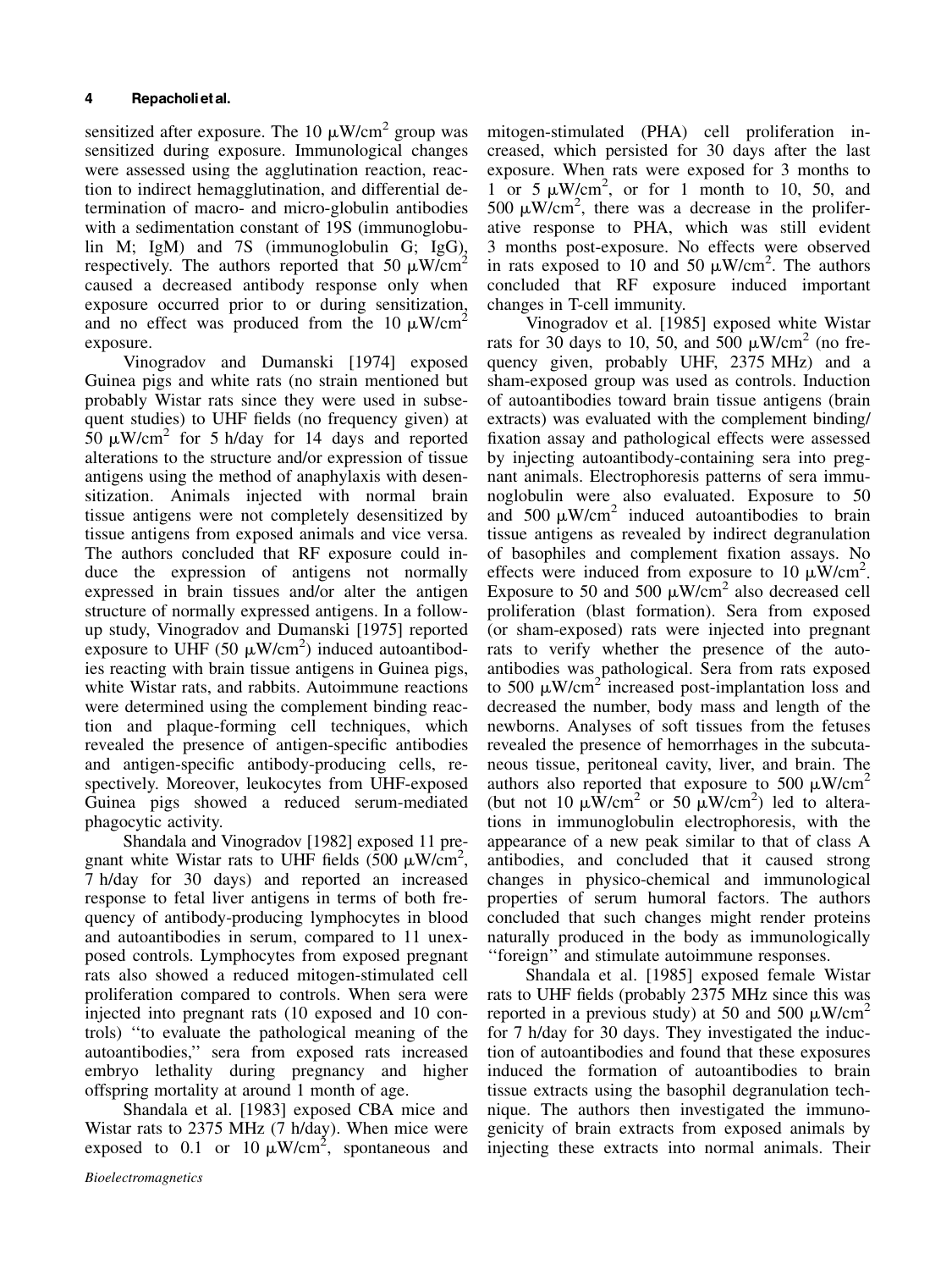hypothesis was that normal tissue should not induce antibodies to brain tissue since recipient animals should recognize them as their own tissues. If exposure to UHF fields induced alterations in antigen expression and/or structure, the tissue extract should become immunogenic and therefore able to raise an antibody response. The authors reported that brain tissue extracts from animals exposed to 50 and 500  $\mu$ W/cm<sup>2</sup> induced antibodies in injected animals but basophil degranulation was seen only in animals injected with extracts from animals exposed to  $500 \mu W/cm^2$ . To assess the pathological significance of the autoantibodies, they injected sera from animals exposed to 500  $\mu$ W/cm<sup>2</sup> into pregnant rats, and the post-implantation loss increased. No effects were induced by the injection of sera from animals exposed to 50  $\mu$ W/cm<sup>2</sup>. The authors concluded that only exposure to 500  $\mu$ W/cm<sup>2</sup> was capable of inducing anti-brain antibodies, leading to an adverse effect.

To repeat the results of Shandala et al. [1985], Vinogradov and Naumenko [1986] exposed Wistar rats to 2375 MHz fields at 50 or 500  $\mu$ W/cm<sup>2</sup> for 7 h/day for 30 days. They confirmed that exposure to 500  $\mu$ W/cm<sup>2</sup> increased plaque-forming cells and induced anti-brain antibodies using complement binding and basophil degranulation assays, suggesting that RF exposure altered brain tissues and rendered them immunogenic. When rats were injected with extracts from animals exposed to 500  $\mu$ W/cm<sup>2</sup> the authors also reported an increased number of reticulo-endothelial and plasma cells in bone marrow and spleen, and a decreased number of small lymphocytes in bone marrow.

Vinogradov et al. [1987] reviewed the results of these immunological studies and concluded that exposure to UHF fields at a power density of  $500 \mu W/cm^2$  irreversibly damages organisms;  $50 \mu W/cm^2$  induces some effects, often nonpathogenic; and 10  $\mu$ W/cm<sup>2</sup> does not affect any immunological parameters.

Vinogradov et al. [1991] exposed female Fisher rats to 2375 MHz fields  $(500 \mu W/cm^2, 7 \text{ h/day}$  for 15 days). The effects of exposure were assessed by injecting lymph node cells from exposed or shamexposed animals into normal recipient rats. This was to determine if it was possible to transfer the ''conditions of autoimmunity caused by the exposure'' into recipient animals. Analyses were then performed on both donor and recipient rats, and, consistent with previous reports, the authors found that exposure reduced mitogen-stimulated cell proliferation (PHA and Con A) and induced autoantibodies toward brain tissue antigens as shown by basophil degranulation and plaque-forming cell assays. Moreover, cells

injected from exposed animals (but not from shamexposed rats) ''led to analogous conditions'' in normal recipient rats.

When the public health standards committees analyzed all studies, they agreed with the conclusions of Vinogradov et al. [1987] and summarized them as follows: chronic daily exposure to 100–500  $\mu$ W/cm<sup>2</sup> can induce persistent pathological reactions (based on the immunology studies above), the most striking effect being offspring death after injection of foreign serum;  $\sim 50 \mu W/cm^2$  is the threshold exposure for the unfavorable biological effects found in the immunology studies but these effects were not pathological since the organism could compensate for the exposure, and continual compensation could lead to longterm adverse effects and thus should be protected against; and chronic exposure to  $\leq 10-20 \mu W/cm^2$ does not induce any noticeable biological changes in small laboratory animals.

### Mobile Phone Standards Assessment

It is important to know how the Russian standards for the protection of public health were developed for mobile phones as they are one of the most prevalent sources of RF exposure in the population. Because mobile phones have become an essential part of most people's lives, the RNCNIRP decided that they needed a special standard, especially since their use involves daily, repeated, and potentially life-long RF exposure to the brain, a critical organ. The committee felt there was a lack of data on longterm low-level (non-thermal) exposure to the brain. Further, mobile phone use by children was seen as a special situation since they may be more susceptible to RF exposure than adults [Grigoriev, 2005; Kheifets et al., 2005]. Finally mobile phone exposure was seen as an uncontrolled source of potentially healththreatening RF exposure; no such source of exposure to the population existed before mobile phones.

The RNCNIRP considered both national and international studies on RF, especially those involving low-level, short-term RF exposure on the nervous system. The following nervous system studies were considered important for developing the exposure limits for mobile phones since many of the studies summarized below were applicable to possible effects on the brain.

Rynskov et al. [1995]: Rabbits exposed to 6 GHz pulse-modulated fields for 50 min at a power density of 15  $\mu$ W/cm<sup>2</sup> showed an increase in preseizure conditions. The authors concluded that increasing RF exposure would be expected to enhance this effect.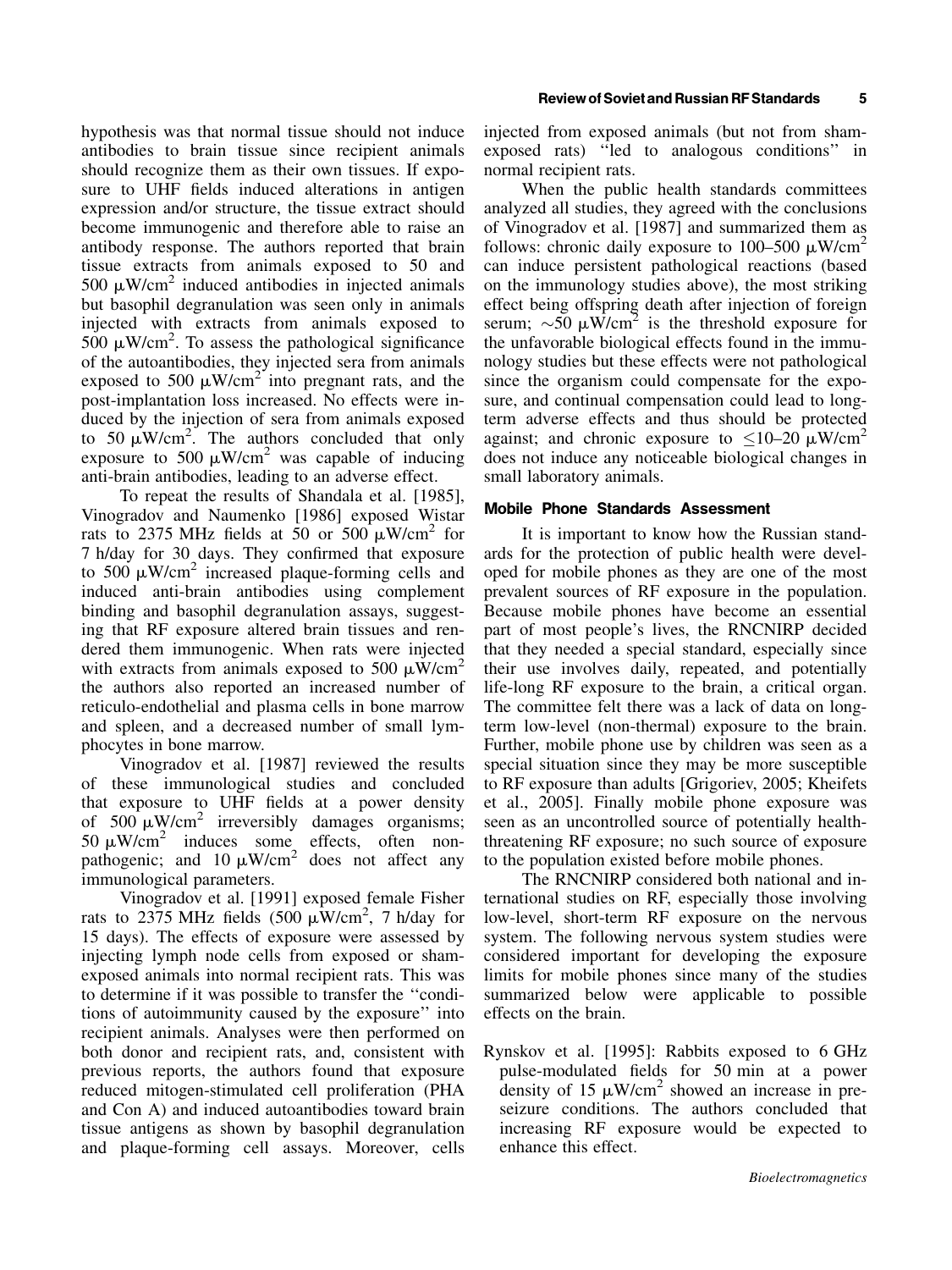## 6 Repacholiet al.

- Sudakov [1998]: Sudakov observed epileptic brain activity following low-level exposure to 30 MHz modulated RF fields (modulation 2–50 Hz, 30–120 V/m).
- Grigoriev et al. [1995]: Motor activity of rabbits was altered following a 30-day exposure to 1.5 GHz pulsed fields (pulse width 16 ms, repetition rate 0.12 Hz) at an average power density of 300  $\mu$ W/cm<sup>2</sup>. According to the researchers, the basis for these changes was an increase in the arousal processes in the central nervous system since the rabbits developed restlessness after 14 days.
- Grigoriev and Stepanov [1998, 2000]: When chicken embryos were exposed to 10 GHz (continuous wave or pulse modulated) fields during different stages of development, it was found that a single exposure of  $1 \text{ mW/cm}^2$  for 30 min retarded the memory (imprinting) process in 50% of chicks. A dose-dependent effect of low-level exposure on brain function was reported.
- Shtemberg et al. [2000, 2001]: When rats and mice of different ages were exposed to 970 MHz fields as low as 15  $\mu$ W/cm<sup>2</sup> for up to 120 min there was a tendency toward a decrease in exploratory behavior, a suppression of the righting reflex, and a slowdown in adaption to experimental conditions. In addition, a fourfold decrease in noradrenaline levels was observed in exposed animals compared to the control group.
- Afrikanova and Grigoriev [1996]: When an isolated frog heart was exposed to 9.3 GHz modulated fields (1–100 Hz) at an average power density of 16  $\mu$ W/cm<sup>2</sup> for 5 min, effects on various modes of heart activity were observed compared to unmodulated fields.

When determining the limit values for mobile telecommunications technology, the RNCNIRP decided to leave the limit value of 10  $\mu$ W/cm<sup>2</sup> for the general public unchanged, as it was set in 1984 and this value was well justified by previous research so there was no need for change. Thus, base stations should not expose the public to more than 10  $\mu$ W/cm<sup>2</sup>. To set the limit value for mobile phone users, an assessment of domestic and foreign studies was made by the RNCNIRP, and limits were set based on the results of an animal study performed earlier in the Research Institute of Occupational Medicine in Moscow, Russia by Rubtsova and Paltsev, but only published in 2006, (110 rats, Global System for Mobile Communications (GSM) 900 and 1800 MHz at 0.5 and  $2 \text{ mW/cm}^2$  for 1 h/day for 40 days) [Rubtsova and Paltsev, 2006]. They reported changes in

the immune status of animals exposed to 500  $\mu$ W/cm<sup>2</sup>. The results of this study were in general agreement with earlier studies indicating that exposure to  $500 \mu W/cm^2$  produced immune system changes considered pathogenic to the organism. A safety factor of 5 was applied to this power density, leading to a limit value of 100  $\mu$ W/cm<sup>2</sup> recommended for mobile phone users [Russian Standard, 2003]. This Russian standard regulates mobile phones and their base stations and was approved by Russia's Chief Health Physician under federal law (''On the sanitary and epidemiological welfare of the population'', 30 March 1999, No. 52-FZ). However, as indicated to the RNCNIRP by Repacholi [2006], there are dosimetric concerns about compliance with these standards for mobile phones when a power density limit for mobile phone handsets is used for near-field exposures.

# APPROACH TO SETTING LIMITS

The general approach to public health protection and setting exposure limits by previous Soviet and current Russian committees is that people should not have to compensate for any effects produced by RF exposure, even though they are not shown to be adverse to health (pathological). In other words, these committees assume there could be long-term health consequences if people have to compensate for RF exposures that produce biological but not pathological effects. Exposure limits are then set that do not cause any possible biological consequence among the population (regardless of age or gender) that could be detected by modern methods during the RF exposure period or long after it has finished. Their approach to protection is that limits of RF exposure should not cause even a temporary initiation of the protective or adaptivecompensatory mechanisms over the near or long term. Thus, the final exposure limits are set as a fraction of the minimum RF exposure that is capable of provoking some adaptation-compensatory reactions in people.

This is an important difference from the approach used by the International Commission on Non-Ionizing Radiation Protection (ICNIRP), which bases its limits on the lowest RF exposure that causes any established adverse health effect  $(RF<sub>Lowest</sub>)$ . Limit values in their guidelines are then set by assuming that there is maximum absorption of the RF field by people and then reducing the  $RF<sub>Lower</sub>$ by large safety factors to produce the final limits, normally by a factor of 50 lower than the RFLowest for the general public [ICNIRP, 1998].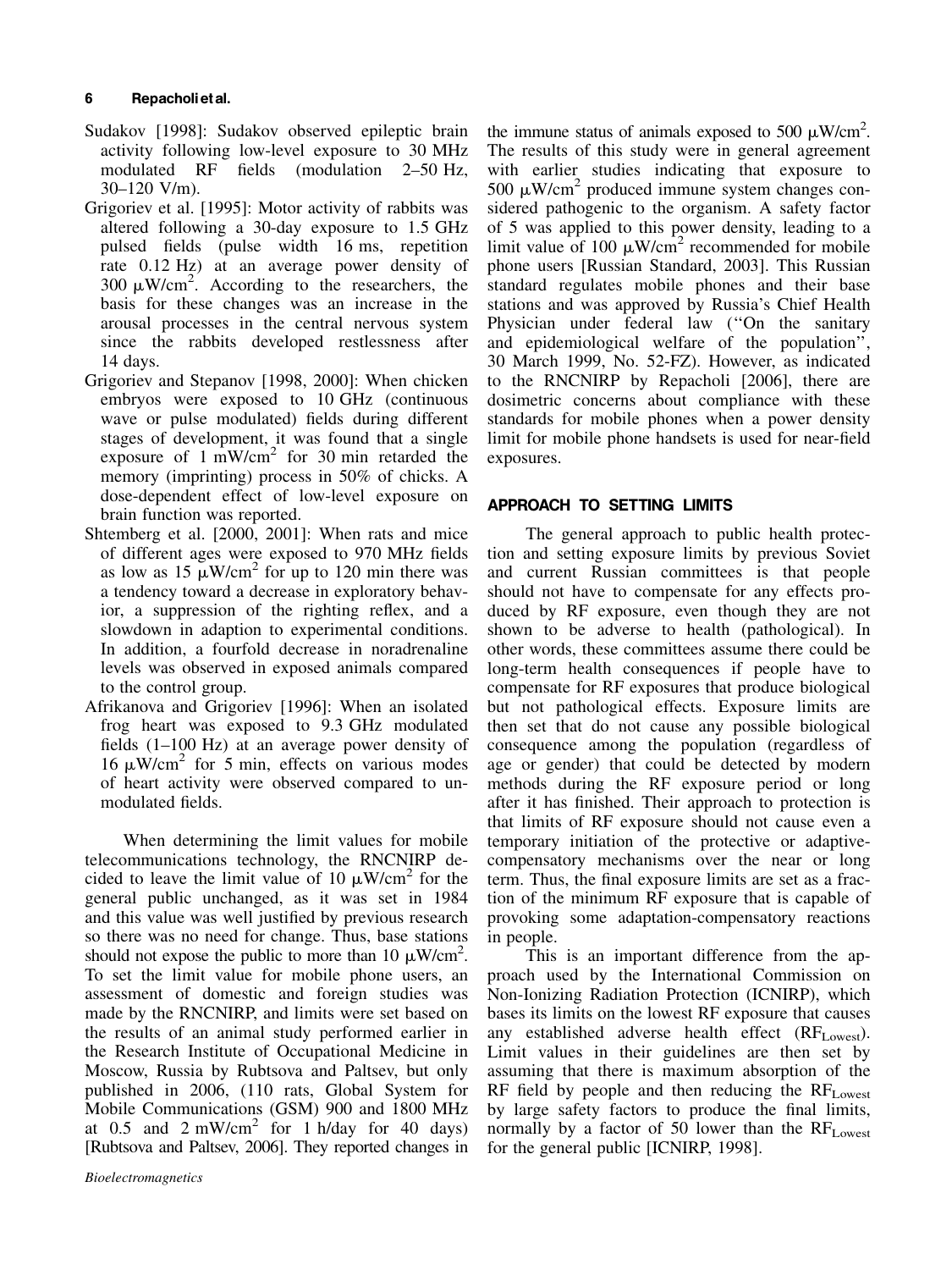### Children

Children are not small adults since they are developing organisms with special sensitivities and might be expected to be more sensitive to EMF than adults [Grigoriev, 2005; Kheifets et al., 2005]. Thus, results of studies conducted on adults might not be validly extrapolated to children; therefore, the RNCNIRP considered that children need special consideration when developing exposure limits. According to the RNCNIRP, the following health hazards are likely to be faced in the near future by children who use mobile phones: disruption of memory, decline in attention, diminished learning and cognitive abilities, increased irritability, sleep problems, increase in sensitivity to stress, and increased epileptic readiness. For these reasons, special recommendations on child safety from mobile phones have been incorporated into the current Russian mobile phone standard [Russian Standard, 2003].

#### **STANDARDS**

The Ministry of Health was responsible for approving and promulgating public health standards in the USSR, and the scientific justification for the limits in the standards was given to the Marzeev Institute in Kiev, under its director, Shandala. The first general public RF standard was introduced in 1978 [USSR Ministry of Health, 1978] and limited exposure in the 300 MHz–300 GHz range to 5  $\mu$ W/cm<sup>2</sup> in inhabited areas during any 24 h period.

One of the best reviews of the early RF standards developed in the former Soviet Union (USSR) was by the World Health Organization (WHO), who convened a Task Group to finalize its Environmental Health Criteria (EHC) on RF and microwaves in Geneva, Switzerland in 1981 [WHO, 1981]. The Task Group had representatives from the former USSR who were familiar with how the Soviet standards were developed and gave a detailed overview of them. The original USSR occupational RF standard for the frequency range of 300 MHz–300 GHz was published in 1959 by the Ministry of Health and reaffirmed in 1976. It was based on clinical and research evidence provided by Letavet and Gordon at the Research Institute of Occupational Medicine [Savin, 1979; Savin et al., 1983]. It limited RF exposure in working areas to 10  $\mu$ W/cm<sup>2</sup> (0.1 W/m<sup>2</sup>) during the entire working day, 100  $\mu$ W/cm<sup>2</sup> (1 W/m<sup>2</sup>) for exposures not more than 2 h per working day, and 1000  $\mu$ W/cm<sup>2</sup> (10 W/m<sup>2</sup>) for exposures not more than 15–20 min per working day, provided that protective goggles were used and RF exposure did not exceed  $10 \mu W/cm^2$  (0.1 W/m<sup>2</sup>) for the rest of the

working day. This early standard then influenced the development of standards for the general public.

An important stage in standardization of RF exposure limits for the general population came in 1984, after methodological recommendations for the assessment of biological effects from low intensity microwave radiation for hygienic standards in the environment were issued by the Ukrainian Ministry of Health [1981]. The first practical result of the program was the drafting of standards that related to the time of exposure and rules for protecting the population from radio engineering devices. This document was based on EMF studies conducted in the USSR, and also took into account discussions of the joint Soviet-American Intergovernmental Commission on health standards for EMF. A working group specially created under the direction of Shandala, consisting of scientists and hygienists from several institutes, reviewed the results of local and foreign studies and developed the temporary sanitary norms and regulations for the protection of the public from EMF emitted by radio technology [USSR Ministry of Health, 1984]. Table 2 gives a brief summary of the key limit values in the USSR and Russian RF public health and occupational standards, as well as a summary of the mobile phone standard issued in 2003. These are compared with the limits recommended by the ICNIRP [1998] and IEEE [2006].

## **DISCUSSION**

The overall objective of the Soviet-era immunology studies was to evaluate the effect of exposure to UHF RF fields on autoimmunity. The brain was considered an immunologically confined organ, meaning that under normal physiological conditions, cells could not enter the brain and produce immune responses. The induction of antibodies able to react with brain antigens was therefore a sign of autoreactivity (''auto-allergy'' or ''auto-sensitization''). Researchers considered that the simple presence of antibodies reacting to autoantigens does not necessarily lead to autoimmune pathologies, and this is still considered valid. To verify whether the autoantibodies were pathogenic, they injected autoantibodycontaining sera from exposed animals into pregnant rats to determine if this would induce detrimental effects in embryos and offspring. The Soviet-era and later Russian studies suggest that this was the case.

However, when assessing these studies it should be borne in mind that they were conducted some 20–40 years ago, when many details about the immune system were unknown, modern laboratory techniques were not available, and standards for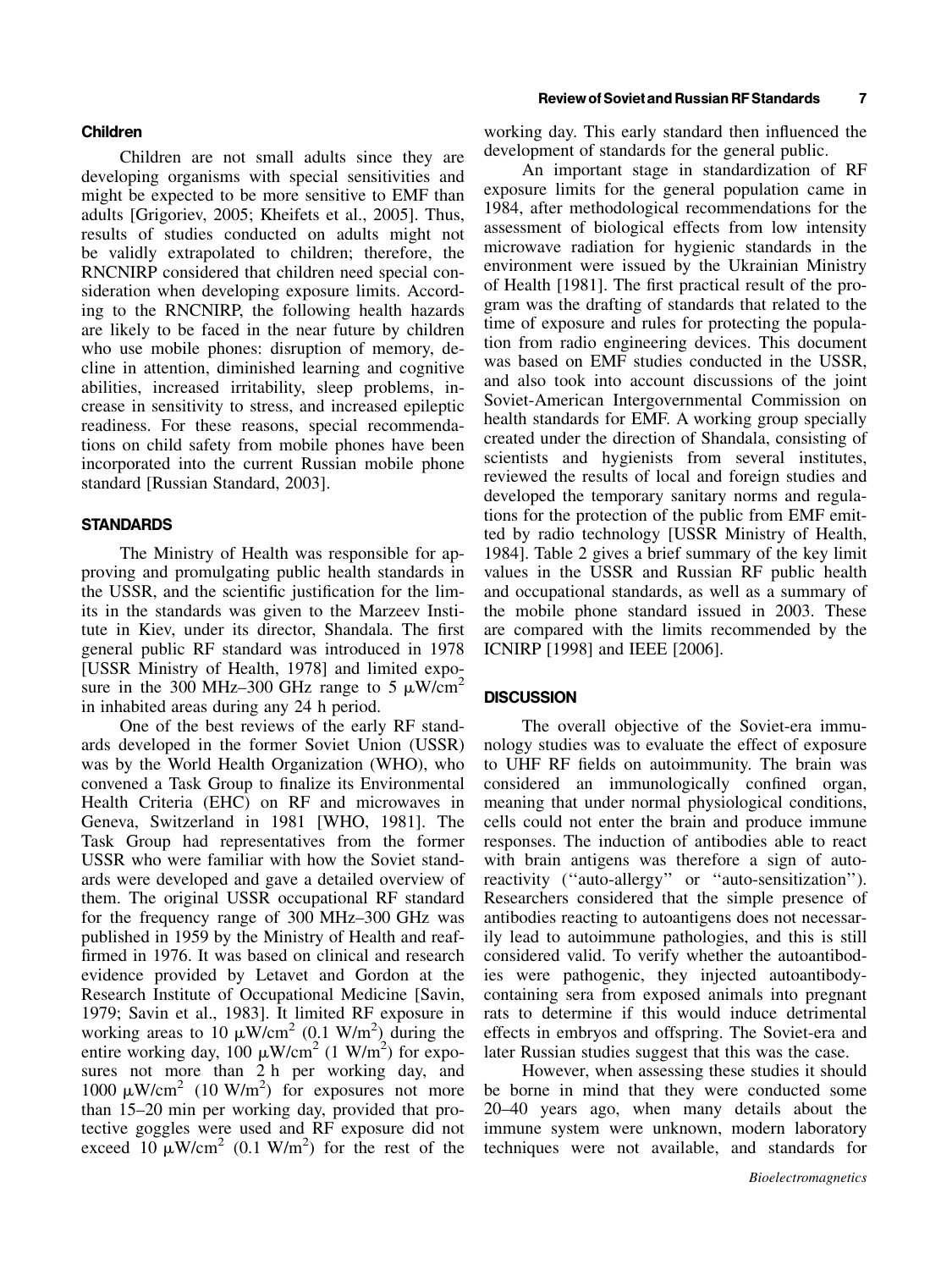# 8 Repacholiet al.

| Type of standard,<br>approving authority                                                                                                   | Characteristics                                                                                                                                                                                                                                                                                                                                                                                                                                                                                                                                                                                               | Refs.                                                                                                                                                                                                            |
|--------------------------------------------------------------------------------------------------------------------------------------------|---------------------------------------------------------------------------------------------------------------------------------------------------------------------------------------------------------------------------------------------------------------------------------------------------------------------------------------------------------------------------------------------------------------------------------------------------------------------------------------------------------------------------------------------------------------------------------------------------------------|------------------------------------------------------------------------------------------------------------------------------------------------------------------------------------------------------------------|
| Occupational, proposed<br>in 1958, published in<br>1959 and confirmed<br>in 1976                                                           | 300 MHz-30 GHz (in 1958)<br>300 MHz-300 GHz (in 1976)<br>10 $\mu$ W/cm <sup>2</sup> for working day<br>100 $\mu$ W/cm <sup>2</sup> for up to 2 h/day<br>1000 $\mu$ W/cm <sup>2</sup> for up to 20 min/day                                                                                                                                                                                                                                                                                                                                                                                                     | USSR Standard [1976]                                                                                                                                                                                             |
| 1978 Public USSR<br>Ministry of Health                                                                                                     | 300 MHz-300 GHz<br>5 $\mu$ W/cm <sup>2</sup> from radio, TV, radar equipment for whole day<br>in inhabited areas                                                                                                                                                                                                                                                                                                                                                                                                                                                                                              | Temporary sanitary norms and regulations for<br>the protection of the public from EMF<br>emitted by radio-technology equipment, No.<br>1823-78 [USSR Ministry of Health, 1978]                                   |
| 1984 Public USSR<br>Ministry of Health                                                                                                     | 300 MHz-300 GHz<br>10 $\mu$ W/cm <sup>2</sup> from any RF equipment for whole day                                                                                                                                                                                                                                                                                                                                                                                                                                                                                                                             | Temporary sanitary norms and regulations for<br>the protection of the public from EMF<br>emitted by radio technology equipment, No.<br>2963-84 [USSR Ministry of Health, 1984]                                   |
| 1994 Public and mobile<br>phone users. Russian<br>State Sanitary and<br>Epidemiological<br>Surveillance<br>Committee                       | 10 $\mu$ W/cm <sup>2</sup> from telecom base stations for whole day,<br>$\leq$ 100 µW/cm <sup>2</sup> from mobile phones for public and<br>$\leq$ 1000 µW/cm <sup>2</sup> for workers                                                                                                                                                                                                                                                                                                                                                                                                                         | Hygienic Norm HN 2.1.8./2.2.4.019-94.<br>Temporary permissible levels of exposure to<br>electromagnetic fields emitted by mobile<br>radio communication systems [Russian<br>Standard, 1994]                      |
| 1996 Public, Russian<br>State Sanitary and<br>Epidemiological<br>Surveillance<br>Committee                                                 | 300 MHz-300 GHz, 200 ( $\mu$ W/cm <sup>2</sup> )/h, with an upper<br>limit of 25 $\mu$ W/cm <sup>2</sup> for an 8 h day, from RF equipment                                                                                                                                                                                                                                                                                                                                                                                                                                                                    | SanPiN 2.2.4/2.1.8.055-96. Physical<br>environmental factors. Electromagnetic<br>factors of the radiofrequency range [Russian]<br>Standard, 1996]                                                                |
| 1996 Public and mobile<br>phone users<br>(Moscow)                                                                                          | 2 $\mu$ W/cm <sup>2</sup> from telecom base stations for whole day;<br>$\leq$ 100 µW/cm <sup>2</sup> from public use of mobile phones                                                                                                                                                                                                                                                                                                                                                                                                                                                                         | SanPiN for the protection of the Moscow<br>general public from electromagnetic fields<br>emitted by radio technology equipment<br>[Moscow Standard, 1996]                                                        |
| 2003 Public and<br>occupational mobile<br>phone users and base<br>stations                                                                 | Basic limits for public and workers from telecom equip-<br>ment (300 MHz-2.4 GHz)<br>10 $\mu$ W/cm <sup>2</sup> for public from base stations, 25 $\mu$ W/cm <sup>2</sup> for<br>workers on base stations for $\geq 8$ h shifts, or 1000 $\mu$ W/<br>cm <sup>2</sup> for $\leq$ 0.2 h/day<br>Mobile phone head exposure $\leq 100 \mu W/cm^2$ determined<br>by phone emitting $\leq$ 3 $\mu$ W/cm <sup>2</sup> at 37 cm from phone<br>Recommends limiting mobile phone call time as much as<br>possible and limiting possibility of use by children age<br>$<$ 18 years, pregnant women and pacemaker wearers | SanPiN 2.1.8./2.2.4.1190-03. Hygienic<br>requirements for the siting and operation of<br>land-based mobile radio communications<br>equipment [Russian Standard, 2003]                                            |
| <b>ICNIRP</b> Guidelines on<br>limits for occupa-<br>tional and public<br>EMF exposure, 1998                                               | <i>Basic restrictions</i> for 300 MHz–300 GHz. For whole<br>body 0.08 W/kg, for head and trunk 2 W/kg<br>Reference levels (300 MHz-300 GHz):<br>Public: $10-400$ MHz is $2$ W/m <sup>2</sup><br>400–2000 MHz is $f/200$ ( $f =$ frequency in MHz)<br>2–300 GHz is 10 $W/m^2$                                                                                                                                                                                                                                                                                                                                  | For complete set of limits, see ICNIRP [1998].<br>These limits were reaffirmed by the ICNIRP<br>in 2009 [ICNIRP, 2009]. Available online at:<br>http://www.icnirp.de/PubEMF.htm (Last<br>accessed 24 March 2012) |
| IEEE C95.1 safety<br>levels with respect to<br>human exposure to<br>radiofrequency<br>electromagnetic<br>fields, 3 kHz to<br>300 GHz, 2006 | Basic restrictions for 100 kHz-3 GHz. For whole body<br>0.08 W/kg. For head (except pinnae) and trunk 2 W/kg<br>Action levels for 400 MHz-2000 MHz: $f/200$ W/m <sup>2</sup> ,<br>where $f =$ frequency in MHz 2-100 GHz is 10 W/m <sup>2</sup>                                                                                                                                                                                                                                                                                                                                                               | IEEE [2006]                                                                                                                                                                                                      |

TABLE 2. RF Limits in USSR and Russian Standards, Compared to the ICNIRP Guidelines and IEEE C95.1 Standard for the General Public

Bioelectromagnetics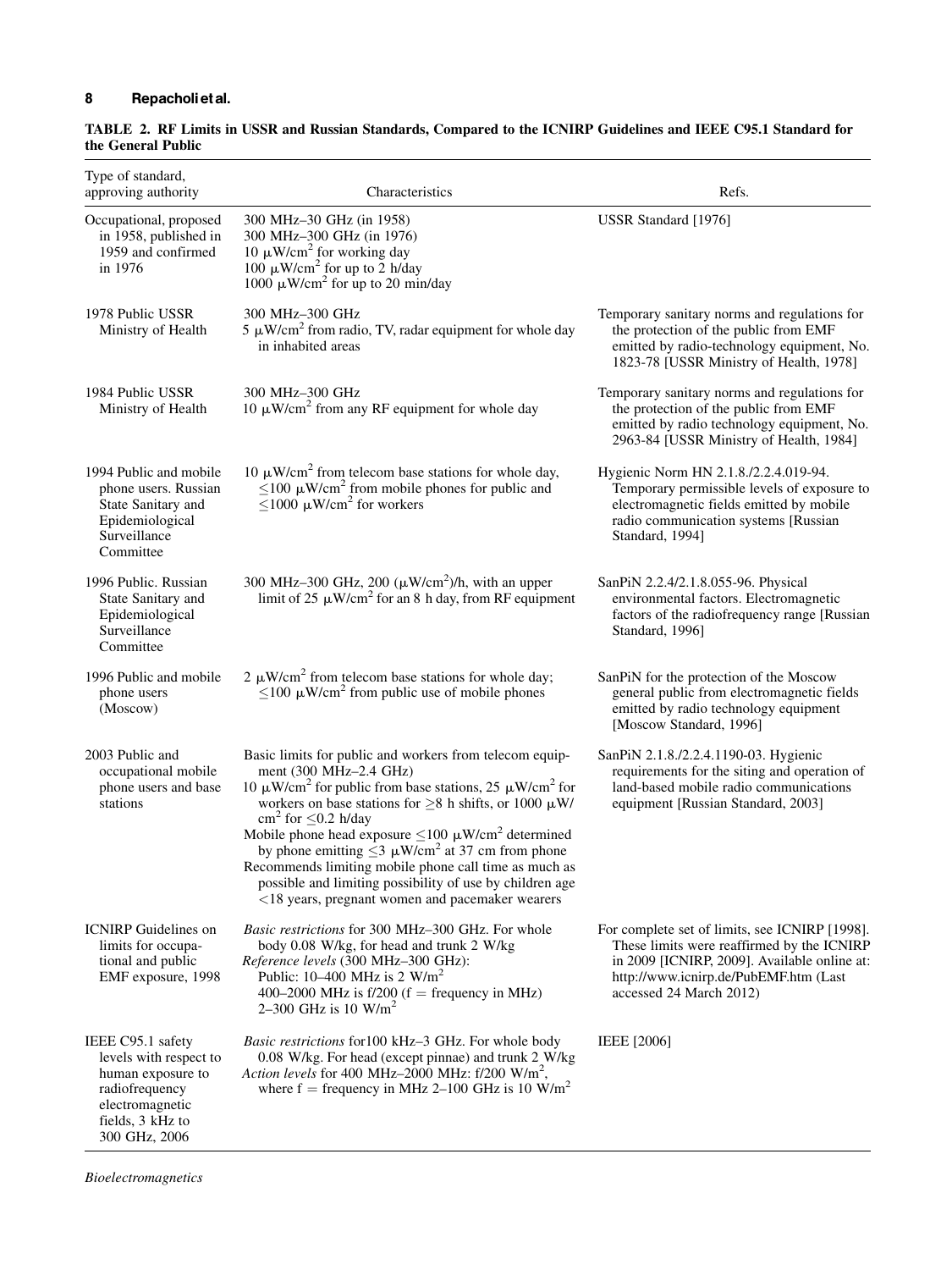conducting high-quality studies were not well established. An obvious concern about these early studies is the fact that inbred animal strains were not used, few animals were used in each study, animals were of differing sexes, ages, and sizes, diets were variable, animals could be housed in rooms with natural lighting so that rodent physiology could vary significantly with the seasons, and there was a lack of raw data and analyses from which to make objective judgments of the conclusions. While study results were interpreted using the best judgments of the scientists at the time, there was little or no peer review of the early USSR studies, and few details of the study methodology were provided in the final publications. Studies of this quality would not be useful in the development of current standards. Finally, in the period during which these studies were conducted, very little exchange of scientific information occurred between the USSR and other non-Soviet Union countries.

Replication of the most important Soviet immunology studies was recommended in the WHO's EMF Project research agenda [WHO, 2006]. Experiments with a protocol similar to the early Soviet-era studies, but using more modern methodology, were subsequently conducted in Bordeaux [Poulletier de Gannes et al., 2009] and Moscow [Grigoriev et al., 2010]. While the French study was uniformly negative, the Moscow study found some positive trends in their results. Despite efforts to standardize experimental conditions in both countries, the Russian scientists considered that there were sufficient differences in the conduct of the two separate studies to contribute to differences in the final results. The Russian scientists interpreted their findings as showing a compensatory response in rats exposed to chronic, low intensity RF but that these changes were not pathological. The Oversight Committee, with access to the raw data from both studies, concluded that the results were not convincingly confirmed [Repacholi et al., 2011].

The various USSR and Russian standards committees considered that chronic exposure to nonthermal levels of RF fields was potentially hazardous to human health. Further, the key philosophy used to set limit values in the Russian standards was that RF exposure should not produce any effect that had to be compensated for by people because it was believed that this would lead to pathologic effects over the long term [Grigoriev et al., 2003b,c]. As noted above, this was not the philosophy for setting limit values adopted by other national standards committees or by either the ICNIRP or the IEEE. Furthermore, the USSR and Russian committees did not consider dosimetry in their standard setting. It was not recognized that for the same power density, the absorption in mice and rats can be orders of magnitude higher than in humans.

There are concerns about the assessment of compliance with the limits for mobile handsets in the mobile phone and base station standard [Russian Standard, 2003] because it is not valid to just have power density limits for near-field exposures. Compliance with the head exposure limit of 100  $\mu$ W/cm<sup>2</sup> is assessed by ensuring that the power density is not more than  $3 \mu W/cm^2$  at a distance of 37 cm from the phone. This is not a measurement in the near field where exposures to the head occur. Because compliance is assessed in the far field, higher specific absorption rate (SAR) phones measured in the near field can give a lower power density at 37 cm than lower SAR phones [Repacholi, 2006].

The philosophy of protection of the public that RF exposure of individuals should not cause any compensatory response—is not used in standards outside of Russia. National authorities in most countries want to know what health effects they are protecting against and not make assumptions about what effects may occur. This is the philosophy of the ICNIRP and IEEE committees.

#### **CONCLUSIONS**

The objective of this article is to provide the scientific basis for the Soviet and Russian RF standards, and not to provide a detailed critique of them. Copies of the complete articles translated from the original Russian into English are provided in the online version of this article.

Special internal studies within various agencies of the former USSR were carried out for many years using the recommendations, accepted at that time, from the Ukrainian Ministry of Health [1981] for assessing biological effects from low-level microwave exposure and how the results should be applied for developing standards. Therefore, the results of the Soviet studies should be seen in this context. Following the break-up of the Soviet Union, the development of Russian standards continued to use similar methodologies and approaches to protect the public from RF exposure. It should be recognized that the Soviet-era studies were conducted before much improved laboratory methods, requirements for quality research, and a better understanding of the immune system were available, and the significantly stricter requirements of modern-day peer-reviewed scientific journals for details of descriptions of experiments, results, and analyses.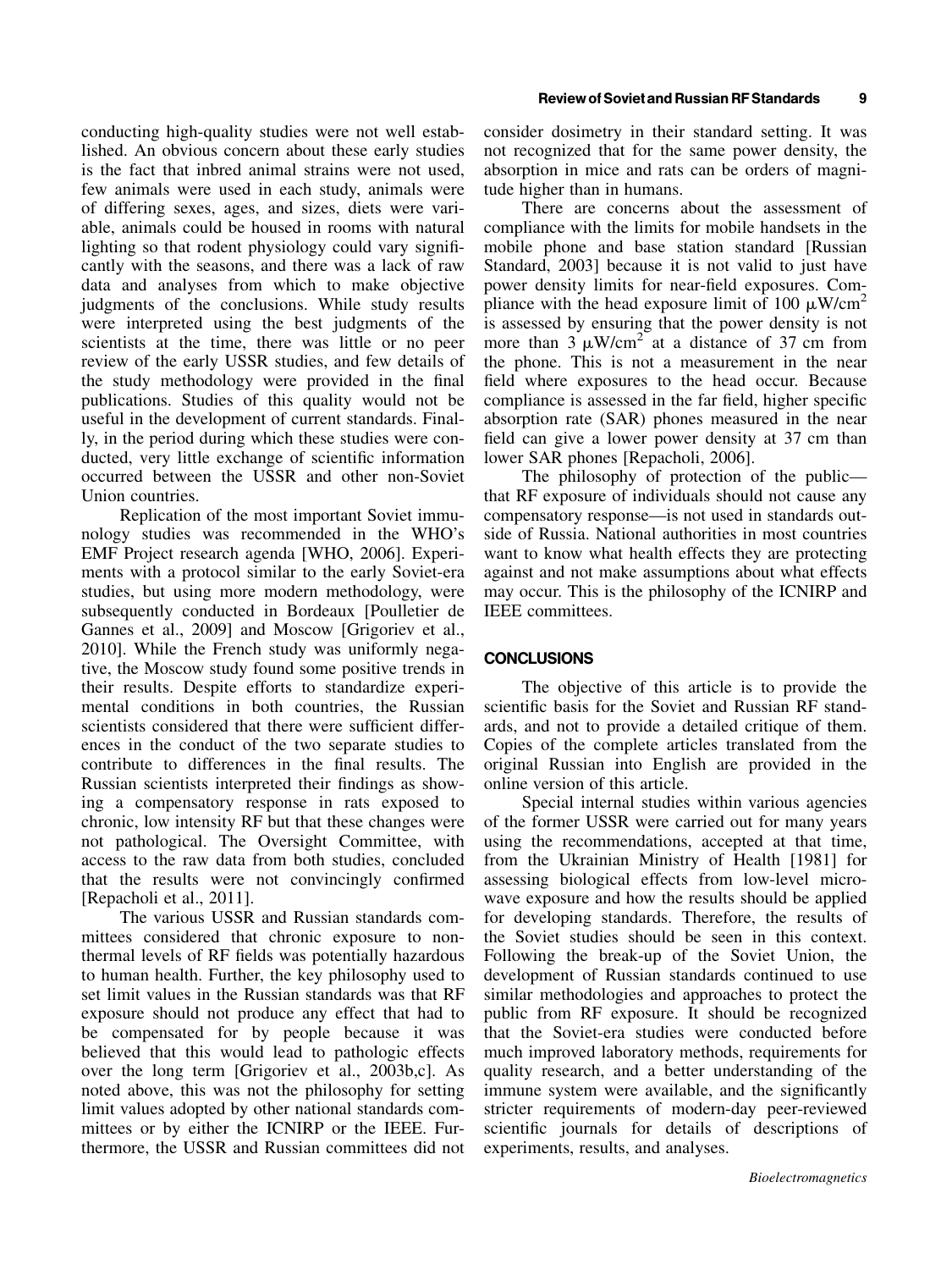#### 10 Repacholiet al.

#### **REFERENCES**

- Afrikanova L, Grigoriev Y. 1996. Influence of electromagnetic radiation of various modes of heart activity (in experiment). Radiats Biol Radioecol 36(5):691–699 (in Russian).
- Dronov S, Kiritseva AI. 1971. Specific features of immunobiological shifts in immunized animals in chronic irradiation with radio waves of super-high frequency. Gig Sanit 7:51–53 (in Russian).
- Grigoriev Y. 2005. Electromagnetic fields of cellular telephones and the health of children and teenagers (a situation demanding acceptance of urgent measures). Radiats Biol Radioecol 45(4):442–450 (in Russian).
- Grigoriev Y, Stepanov V. 1998. Formation of memory (imprinting) of chickens after preliminary exposure of electromagnetic fields of low levels. Radiats Biol Radioecol 38(2): 223–231 (in Russian).
- Grigoriev Y, Stepanov V. 2000. Microwave effect on embryo brain: Dose dependence and the effect of modulation. In: Klauenberg BJ, Miklavic D, editors. Radio frequency radiation dosimetry. Dordrecht, The Netherlands: Kluwer Academic Publishers. pp 31–37.
- Grigoriev Y, Lukianova S, Makarov V, Rinskon V, Moiseeva N. 1995. Motor activity of rabbits in conditions of chronic low-intensity pulse microwave irradiation. Radiats Biol Radioecol 35(1):29–35 (in Russian).
- Grigoriev YG, Stepanov VS, Nikitina VN, Rubtsova NB, Sharfirkin AV, Vasin AL. 2003a. Recommendations on the improvement of approaches and principles of EMF regulation. Report of the Institute of Biophysics, Ministry of Health. Task #3 of the ISTC Project, No. 2362p. Institute of Biophysics, Moscow, Russian Federation (in Russian).
- Grigoriev YG, Shafirkin AV, Nikitina BN, Vasin AL. 2003b. The late effects of chronic exposure of an ionizing radiation and electromagnetic fields with reference to hygienic regulating. Radiats Biol Radioecol 43(5):565–578 (in Russian).
- Grigoriev YG, Shafirkin AV, Vasin AL. 2003c. Bioeffects of chronic exposure to electromagnetic fields of radiofrequency band on small intensities (strategy of regulating). Radiats Biol Radioecol 43(5):501–511 (in Russian).
- Grigoriev YG, Grigoriev OA, Ivanov AA, Lyaginskaya AM, Merkulov AV, Shagina NB, Maltsev VN, Lévêque P, Ulanova AM, Osipov VA, Shafirkin AV. 2010. Confirmation studies of Soviet research on immunological effects of microwaves: Russian immunology results. Bioelectromagnetics 31:589–602.
- International Commission on Non-Ionizing Radiation Protection (ICNIRP). 1998. Guidelines for limiting exposure to timevarying electric, magnetic, and electromagnetic fields (up to 300 GHz). Health Phys 74(4):494–522.
- International Commission on Non-Ionizing Radiation Protection (ICNIRP). 2009. ICNIRP statement on the ''Guidelines for limiting exposure to time-varying electric, magnetic and electromagnetic fields (up to 300 GHz)''. Health Phys 97(3):257–258.
- Institute of Electrical and Electronics Engineers. 2006. IEEE Standard for Safety Levels with Respect to Human Exposure to Radio Frequency Electromagnetic Fields, 3 kHz to 300 GHz. IEEE Std C95.1-2005. IEEE: New York, NY, USA. http://standards.ieee.org/getieee/C95/download/ C95.1-2005.pdf (Last accessed 24 March 2012).
- Kheifets L, Repacholi M, Saunders R, van Deventer E. 2005. The sensitivity of children to electromagnetic fields. Pediatrics 116:303–313.
- Moscow Standard. 1996. SanPiN for the protection of the Moscow general public from electromagnetic fields emitted by radio technology equipment. Standard MGSN 2.03-97. Moscow City Council, Russian Federation (in Russian)
- Poulletier de Gannes F, Taxile M, Duleu S, Hurtier A, Haro E, Geffard M, Ruffié G, Billaudel B, Lévêque P, Dufour P, Lagroye I, Veyret B. 2009. A confirmation study of Russian and Ukrainian data on effects of 2450 MHz microwave exposure on immunological processes and teratology in rats. Radiat Res 172:617–624.
- Repacholi M. 2006. WHO on the Russian standard for mobile phones. Annual Report of the Russian National Committee on Non-Ionizing Radiation Protection 2004–2005. Moscow, Russia. pp 36–40.
- Repacholi M, Buschmann J, Pioli C, Sypniewska R, International Oversight Committee (IOC) members for the Franco-Russian Project. 2011. An international project to confirm Soviet-era results on immunological and teratological effects of RF field exposure in Wistar rats and comments on Grigoriev et al. [2010]. Bioelectromagnetics 32:325– 330.
- Rubtsova N, Paltsev Y. 2006. Condition and prospects of safety of use of a cellular communication system. Zh Bezopasnost Zhiznedeyatelnosti 2:29–33 (in Russian).
- Russian Standard. 1994. Hygienic Norm HN 2.1.8./2.2.4.019-94. Temporary permissible levels of exposure to electromagnetic fields emitted by mobile radiocommunication systems. Moscow: Russian Federation (in Russian).
- Russian Standard. 1996. SanPiN 2.2.4/2.1.8.055-96. Physical environmental factors. Electromagnetic factors of the radiofrequency range. Moscow: Russian Federation (in Russian).
- Russian Standard. 2003. SanPiN 2.1.8/2.24.1190-03. Hygienic requirements for the siting and operation of land mobile radio communication equipment. Moscow: Russian Federation (in Russian).
- Rynskov VV, Polyncev YV, Lukianova SN, Makarov VP, Afanasieva EA. 1995. Assessment of the changes in electro-physiological and hormonal parameters of rabbits after short-term UHF irradiation of low intensity. Radiats Biol Radioecol 35(1):66–68 (in Russian).
- Savin BM. 1979. The problem of hygienic standardization of electromagnetic radiation of radio frequency on the modern stage. Methodological issues of hygienic standardization of electromagnetic radiation of radio frequency. Moscow, USSR: Institute of Hygiene and Occupational Diseases of the USSR Academy of Medical Sciences. pp 12–42 (in Russian).
- Savin B, Nikonova K, Lobanova E, Sadchikova M, Lebed E. 1983. New in the standardization of electromagnetic radiations of a microwave range. J Hyg Work Occup Dis 3:1–4 (in Russian).
- Shandala MG, Vinogradov GI. 1982. Auto-allergic effects of microwave electromagnetic energy in rats with special reference to the fetus and offspring. Vestnik AMN 10:13– 16 (in Russian).
- Shandala MG, Vinogradov GI, Rudnev MI, Rudakova SF. 1983. Effects of microwave radiation on cell immunity in conditions of chronic exposure. Radiobiologia 23:544–546 (in Russian).